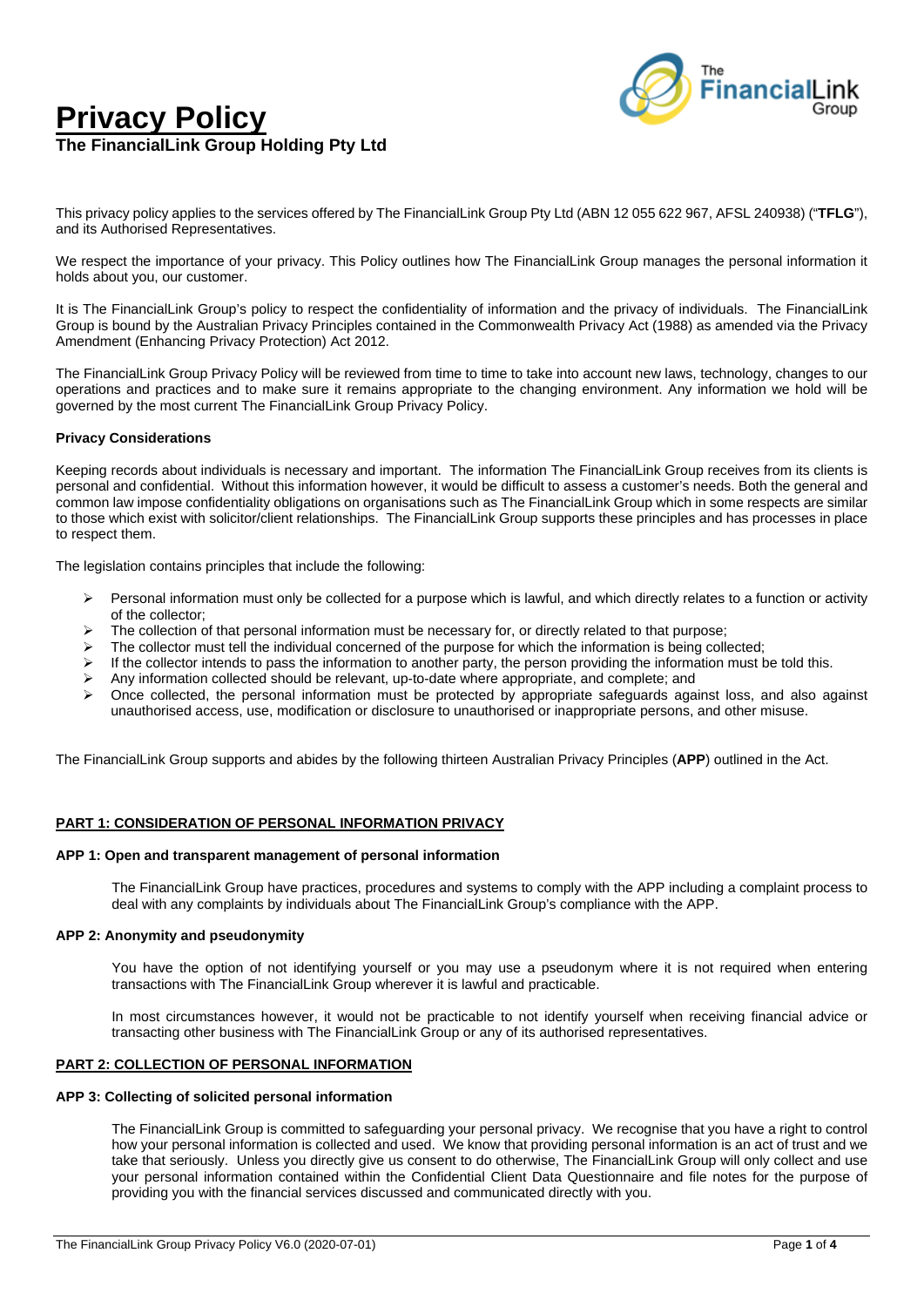As The FinancialLink Group offers a variety of products and services, a number of them may be of interest to you. Any personal information we collect may be used to gauge you suitability for only the products or services that have been discussed with you. We will acquire your explicit permission before we use any personal information to gauge you suitability for any of our other products and services.

The FinancialLink Group will not collect or monitor any personal information about you without your consent. The only personal information we collect is what you tell us about yourself.

#### **APP 4: Dealing with unsolicited personal information**

Where The FinancialLink Group receives information that has not been solicited in accordance with APP 3 above or could have been solicited in accordance with APP 3, The FinancialLink Group will ensure the information is destroy or de-identified.

#### **APP 5: Notification of the collection of personal information**

The FinancialLink Group provides identification and contact details through its various disclosure documents. The FinancialLink Group will also explain to you the purpose for collecting the information, the consequences if information is not collected, other entities requiring the information, your accessibility to your personal information, the complaints process and whether your information will be disclosed to overseas recipients.

#### **PART 3: DEALING WITH PERSONAL INFORMATION**

#### **APP 6: Use and disclosure of personal information**

We intend to use your information for the following purposes only:

- $\triangleright$  To fulfil our obligation under any contract and/or any other contract between you and The FinancialLink Group;<br>To provide you with information about our products, services and/or special offers unless you explicitl
- To provide you with information about our products, services and/or special offers unless you explicitly request us not too;
- To ask you for your opinion or comments about our products and/or services. You may answer at your discretion; and
- $\triangleright$  To track general traffic patterns showing in usage of certain services that we offer, without identifying the usage patterns of any particular individual.

As The FinancialLink Group recognises the trust that you place in us when you give us your personal information, we will not use or disclose any information about you for other purposes without your consent, except for in exceptional cases as required by laws or where it is necessary to protect the rights or property of The FinancialLink Group, or any member of the public, or to lessen a serious threat to a person's health or safety.

## **APP 7: Direct Marketing**

The FinancialLink Group will not use your personal information for direct marketing purposes without your Consent.

We may contact you by mail, telephone or at your email address, which you provide us in order to:

- Provide you with information which may be of interest about updates, new The FinancialLink Group products and other matters which may interest you; and
- To send you a newsletter.

You can opt out of any direct marketing.

If you are receiving communications from The FinancialLink Group and do not wish to receive this information any longer, you may remove your name from our list either by telephoning us on 1300 133 511, emailing us at enquiries@tflg.com.au or you may also write to us. Please address your correspondence to: The Compliance Manager, PO Box 5283, West End QLD 4101.

#### **APP 8: Cross border disclosure**

The FinancialLink Group will only transfer personal information about you to someone who is in a foreign country if:

- (a) We reasonably believe that the recipient of the information is subject to a law, binding scheme or contract which effectively upholds principles for fair handling of the information that are substantially similar to the National Privacy Principles; or
- (b) You consent to the transfer; or
- (c) The transfer is necessary for the conclusion or performance of a contract between you and the organisation, or for the implementation of pre-contractual measures taken in response to your request.

Your personal information will then only be transferred if we believe it to be for the benefit of you, or if it is impracticable to obtain the consent from you for that transfer and if so, if we believe that you would be likely to give consent.

We will take reasonable steps at all times to ensure that the information, which has been transferred, will not be held, used or disclosed by the recipient of the information inconsistently with the National Privacy Principles.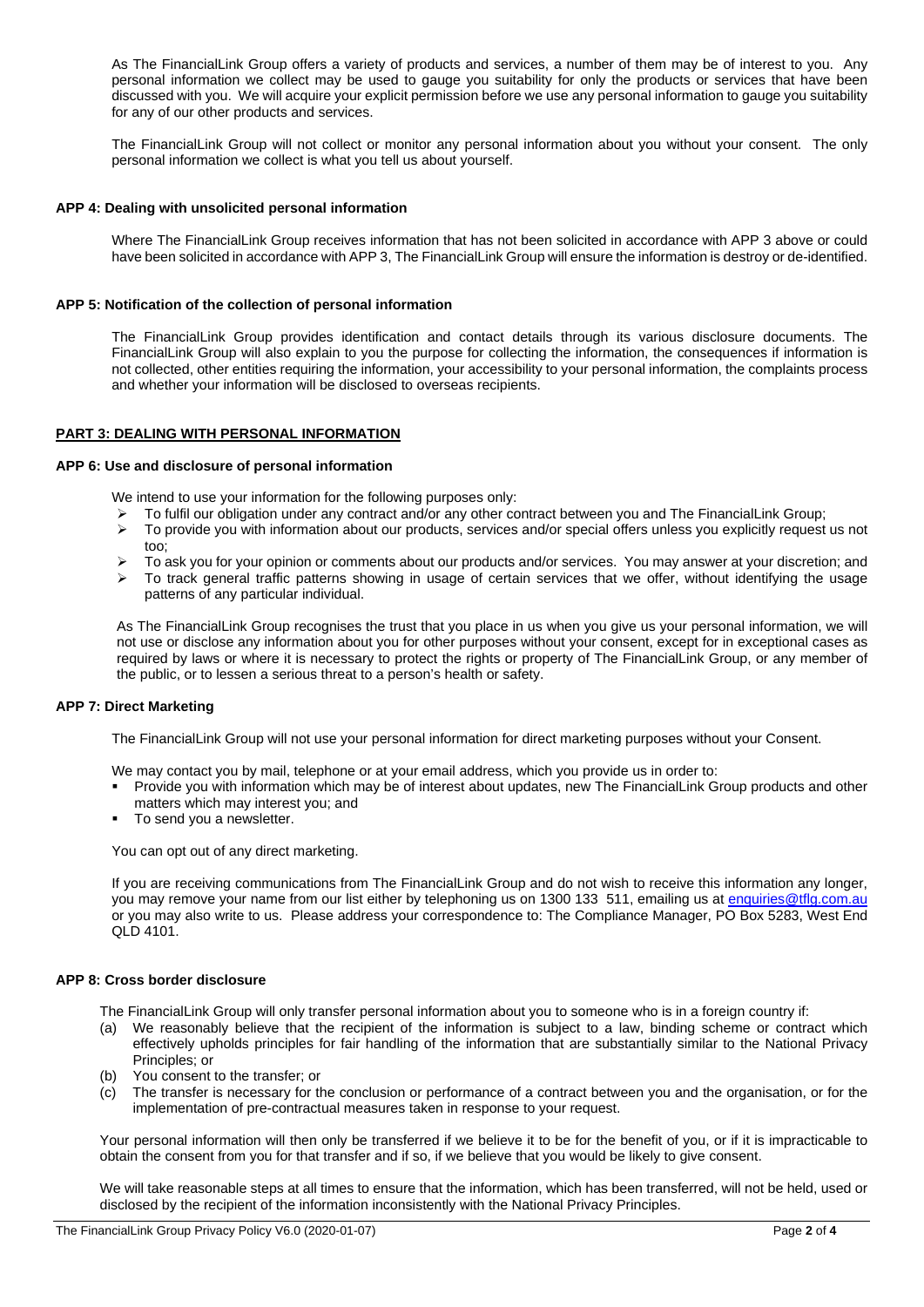## **APP 9: Adoption, use or disclosure of Government identifiers**

The FinancialLink Group does not use as a client identifier any number, code or other form of identifier used by any agency or other external entity (eg: your tax file number if collected). Similarly, we will not disclose any identifier assigned to an individual by an agency unless it is necessary for us to fulfil our obligations to that agency.

## **PART 4: INTEGRITY OF PERSONAL INFORMATION**

#### **APP 10: Quality of personal information**

The FinancialLink Group will take all reasonable steps to ensure that your personal information is used and or disclosed in an accurate, complete and up-to-date manner. Naturally, this information will only be as accurate as our clients provide it to us.

#### **APP 11:Security of personal information**

The FinancialLink Group will also endeavour to take all reasonable steps to keep secure any information that we hold about you and to protect it from misuse and loss and form unauthorised access, modification or disclosure. Our employees and data processors are obliged to respect the confidentiality of any personal information held by The FinancialLink Group. We will take reasonable steps to destroy or permanently de-identify your personal information if it is no longer needed for any purpose for which the information was originally intended.

The FinancialLink Group provides links to certain industry related web sites outside The FinancialLink Group site. These linked sites are not under the control of The FinancialLink Group, and we are not responsible for the conduct of companies linked to our website. Before disclosing your personal information on any other web site, we advise you to examine the Terms and Conditions of those web sites.

As we cannot guarantee the security of communications over the Internet, we are not able to give absolute assurance that, if your personal information is provided to The FinancialLink Group via this medium, it will be secure at all times. The FinancialLink Group will not be held responsible for events arising from unauthorised access to your personal information.

#### **PART 5: ACCESS TO, AND CORRECTION OF, PERSONAL INFORMATION**

#### **APP 12: Access to personal information**

If at any time you want to know what information we hold about you, you are welcome to request your personal information by contacting us.

Under extreme circumstances we may not be able to provide you with access to your personal information. Where this is the case, we will write provide in writing, the reasons for this decision.

## **APP 13: Correction of personal information**

If you want to change and correct personal information that is inaccurate or out of date, please let us know. To have personal information deleted, please let us know in the same manner, and we will take reasonable steps to delete your personal information unless we need to keep it for legal reasons.

#### **What if you have a complaint?**

If you consider that any action of The FinancialLink Group breaches this Privacy policy Statement or the Australian Privacy Principles or otherwise doesn't respect your privacy, you can make a complaint. This will be acted upon promptly.

To make a complaint, please forward it in writing to:

The Privacy Officer The FinancialLink Group PO Box 5283 West End OLD 4101

If you are not satisfied with our response to your complaint, you can phone the Commonwealth Privacy Commissioner's hotline on 1300 363 992.